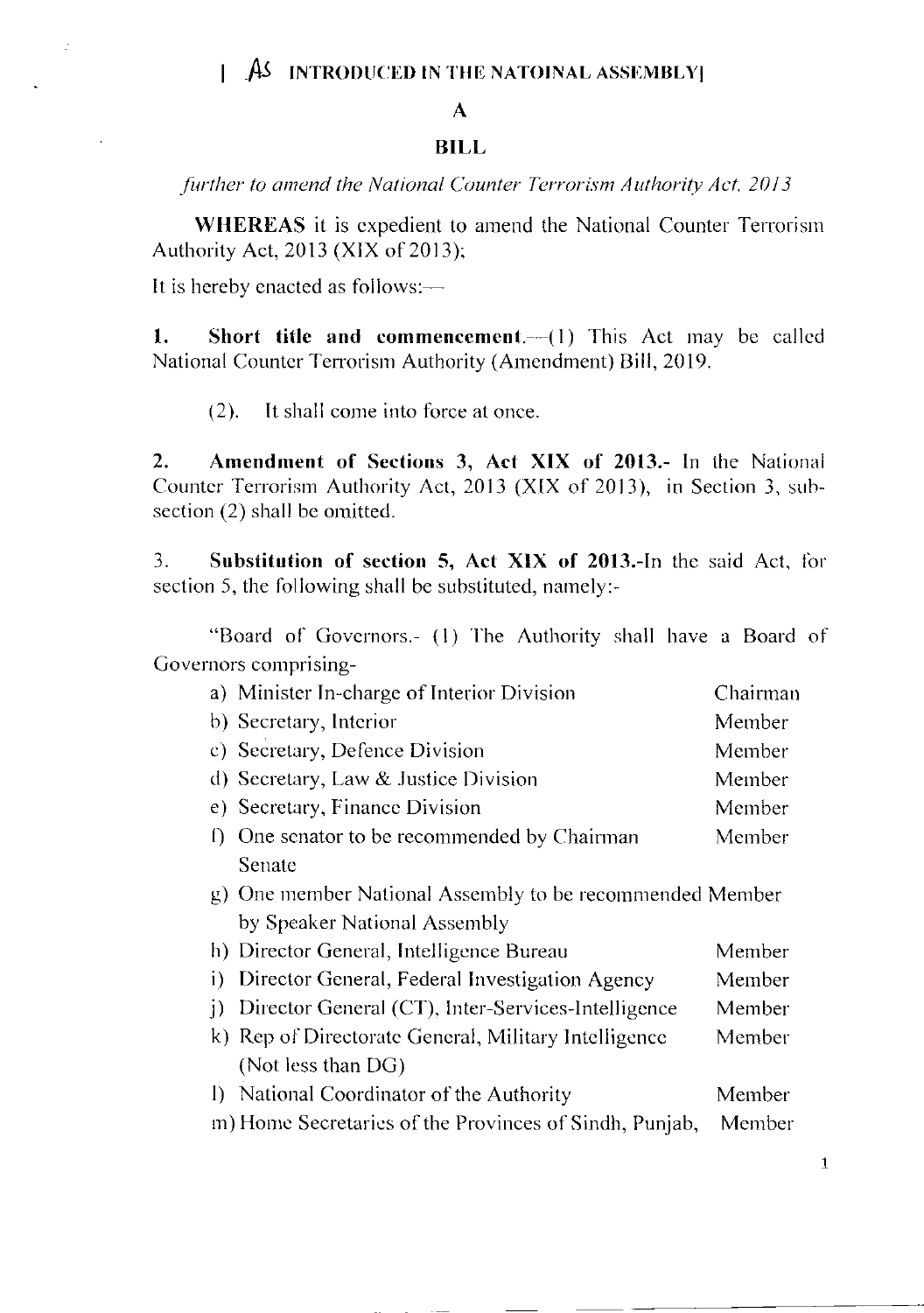Khyber Pakhtukhwa, Balochistan, Gilgit-Baltistan and State of Azad Jammu and Kashmir and Chief Commissioner, Islamabad Capital Territory (ICT)

n) Inspector General of Provinces of Sindh, Punjab, Member Khyber Pakhtukhwa, Balochistan, ICT, Gilgit-Baltistan and State of Azad Jammu and Kashmir

The National Coordinator of the Authority shall act as the  $(2)$ Secretary to the Board.

 $(3)$ The Board may invite any person to the meeting on special invitation."

Amendment of Sections 6, Act XIX of 2013.- In the said Act, in  $\overline{4}$ section 6.-

 $(i)$ sub-section  $(1)$  and sub-section  $(2)$  shall be omitted; and

 $(ii)$ in sub-section (3), in the proviso, the expression "notwithstanding anything contained in sub-clause  $(6)$ ," shall be omitted.

5. Amendment of Sections 8, Act XIX of 2013.- In the said Act, in section 8, for sub-section  $(1)$ , the following shall be substituted, namely:

"8. Executive Committee.- (1) The Board shall be assisted by the following, namely:-

| (a)       | National Coordinator, NACTA                       | Converter |
|-----------|---------------------------------------------------|-----------|
| (b)       | Additional Secretary, Finance Division            | Member    |
| $\rm (c)$ | Additional Secretary, Interior Division           | Member    |
| (d)       | Additional Secretary, Ministry of Foreign Affairs | Member    |
| (e)       | Additional Secretary, Ministry of Law & Justice   | Member    |
| (0)       | Additional Secretaries Home of the Provinces of   | Member    |
|           | Sindh, Punjab, Khyber Pakhtukhwa, Balochistan,    |           |
|           | Gilgit-Baltistan and State of Azad Jammu and      |           |
|           | Kashmir and Chief Commissioner, Islamabad         |           |
|           | Capital Territory (ICT)                           |           |
|           |                                                   |           |

Amendment of Sections 9, Act XIX of 2013.- In the said Act, in section 9, 6. in sub-section (1), the phrased "Federal Government" may be substituted with the words "Prime Minister".